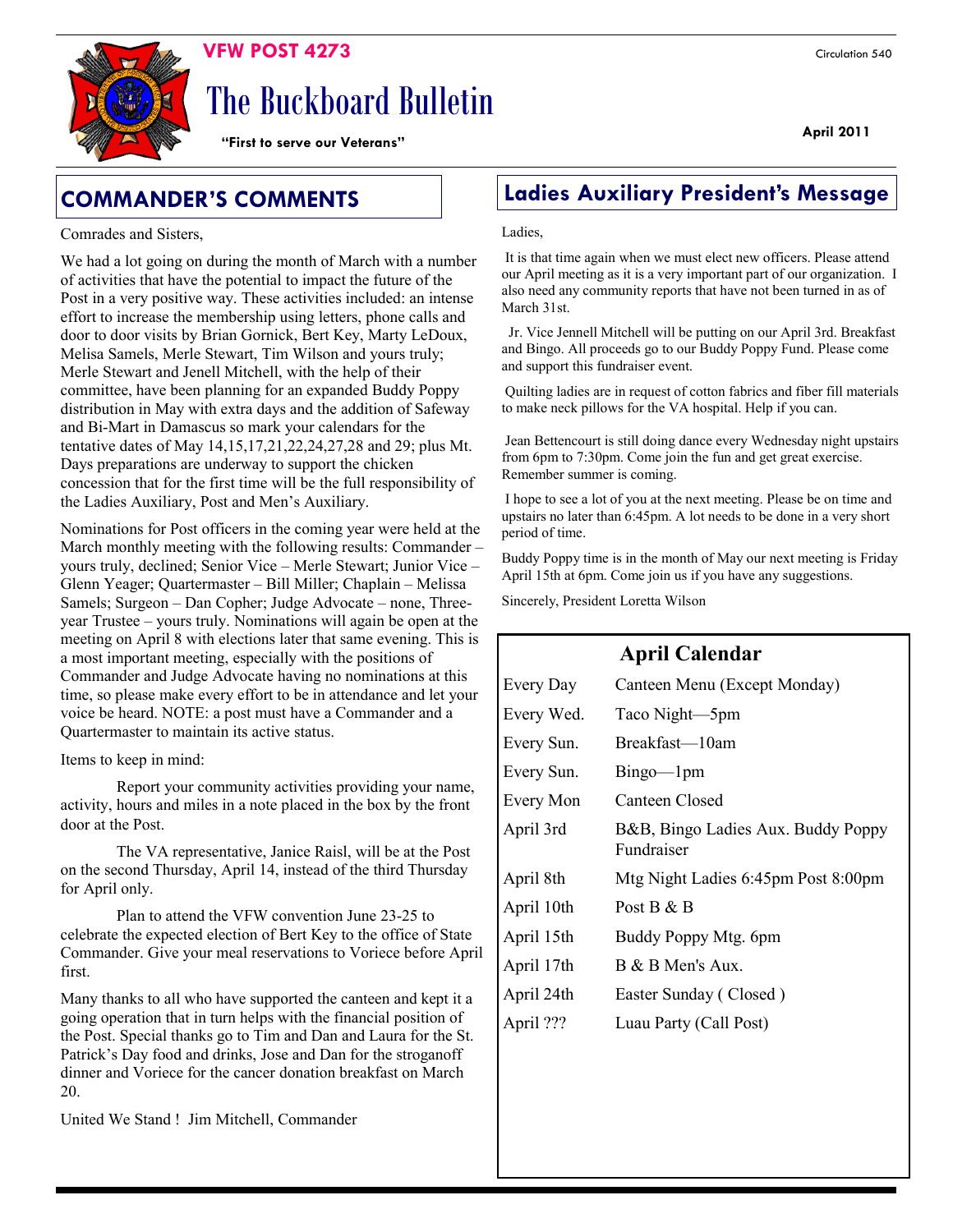## **POW/MIA**

JOINT BASE PEARL HARBOR-HICKAM, Hawaii (March 17, 2011) - An investigation team from the U.S. Joint POW/MIA Accounting Command (JPAC) recently deployed to Europe searching for MIA's from World War II.

The seven-member team will investigate 10 cases in the Federal Republic of Germany and Netherlands, searching for information associated with 17 servicemen unaccounted-for from World War II. The team will authenticate leads from witnesses, conduct field research, and gather information to determine whether or not there will be a return visit for excavation at a later date.

 More than 6,000 regularly scheduled VFW volunteers provide more than 1 million hours of service annually to our nation's veterans in federal, state and community hospitals and nursing homes through VAVS. Volunteer opportunities vary by VA location. Here are just a few experiences offered by some VA facilities:

- reading to patients
- transporting patients to appointments
- manning clothes closets

 providing camaraderie *If you're interested in volunteering, please contact your local VA facility or Al Foust at the post*.

## Post Web Site

[www.vfw4273.org](http://www.vfw4273.org/)

### **From Your Editor**

Newsletter articles are due Mar. 20 for the April Newsletter.

Contact your editor at:

**[admin@vfw4273.org](mailto:admin@vfw4273.org)**

## **The Post Chaplain**

**Melissa Samels 503 668 4849**

Life time member Arnold Huggins passed away. Our thoughts and prayers are with his family and friends. We will miss him greatly.

―I am the resurrection and the life; he that believeth in Me, though he were dead, yet shall he live."

Easter Holiday is approaching and I would like to wish everyone a happy and blessed occasion.



17475 Beers Avenue Sandy Oregon Next door to VFW Post

### **Help Save Money for the Post**

If you are not receiving this newsletter via E-Mail and have an E-Mail address, please notify the post or send your name and E-Mail address to: **[admin@vfw4273.org](mailto:admin@vfw4273.org)** Each electronic newsletter saves the Post approximately \$5.00 annually

## **The Auxiliary Chaplain Judy Gascon 503 668 3748**

Greetings Sisters:

Voriece Blair has recovered from pneumonia and is feeling much better.

Roni Homsley is having a difficult pregnancy and must rest a lot. She needs our prayers.

Susan Johnson was quarantined at Good Samaritan. She is doing better. She has been released and has gone to a rehab facility in Beaverton. Please pray she recovers and remains in good health when she is able to return home.

Helene Lambert was admitted to Mt. Hood Hospital for congestive Heart Failure. She is one of our life members.

Susan Knotts had 2 rods put into her back on March 28 at Providence Hospital. Update to come next month.

Helene Hawkins surgery went well and returned home on March 22 to recover.

Sharon Limrick, District 2 President from St. Helens lost her husband. He was Buried March 10th. So very sorry to hear of your loss, Sharon.

Our ladies need lots of prayers this month! I am always available for visits.

Sincerely, Judy Gascon 503-668-3748



Welcome to Cascadia Village  $ee$ 

administratorCV@livebsl.com  $\mathbf{0}$ : (503) 668 - 0300

 $F: (503) 668 - 1154$ 

RetirementPerfected.com 39495 Cascadia Village Dr. Sandy, OR 97055

## **Benchleg Taxidermy**



**Matthew Kubitz Taxidermist** 

13160 SE Bobby Bruce Lane Boring, OR 97009 503.819.0591 503.663.1020 matthewkubitz@yahoo.com www.benchlegtaxidermy.com

Commander Jim Mitchell Senior Vice Commander Brian Gornick Junior Vice Commander Merle Stewart Chaplain Melissa Samels Quartermaster Tim Wilson Judge Advocate John Lamb Adjutant Glenn Yeager Surgeon Sharkey Haider President Loretta Wilson Sr. Vice President Helene Hawkins Jr. Vice President Jennell Mitchell Treasurer Jackie Key Chaplain Judy Gascon Secretary Becky Ping Guard Janet Misner Conductress Dora Fitzpatrick Post Officers 2010-2011 Auxiliary Officers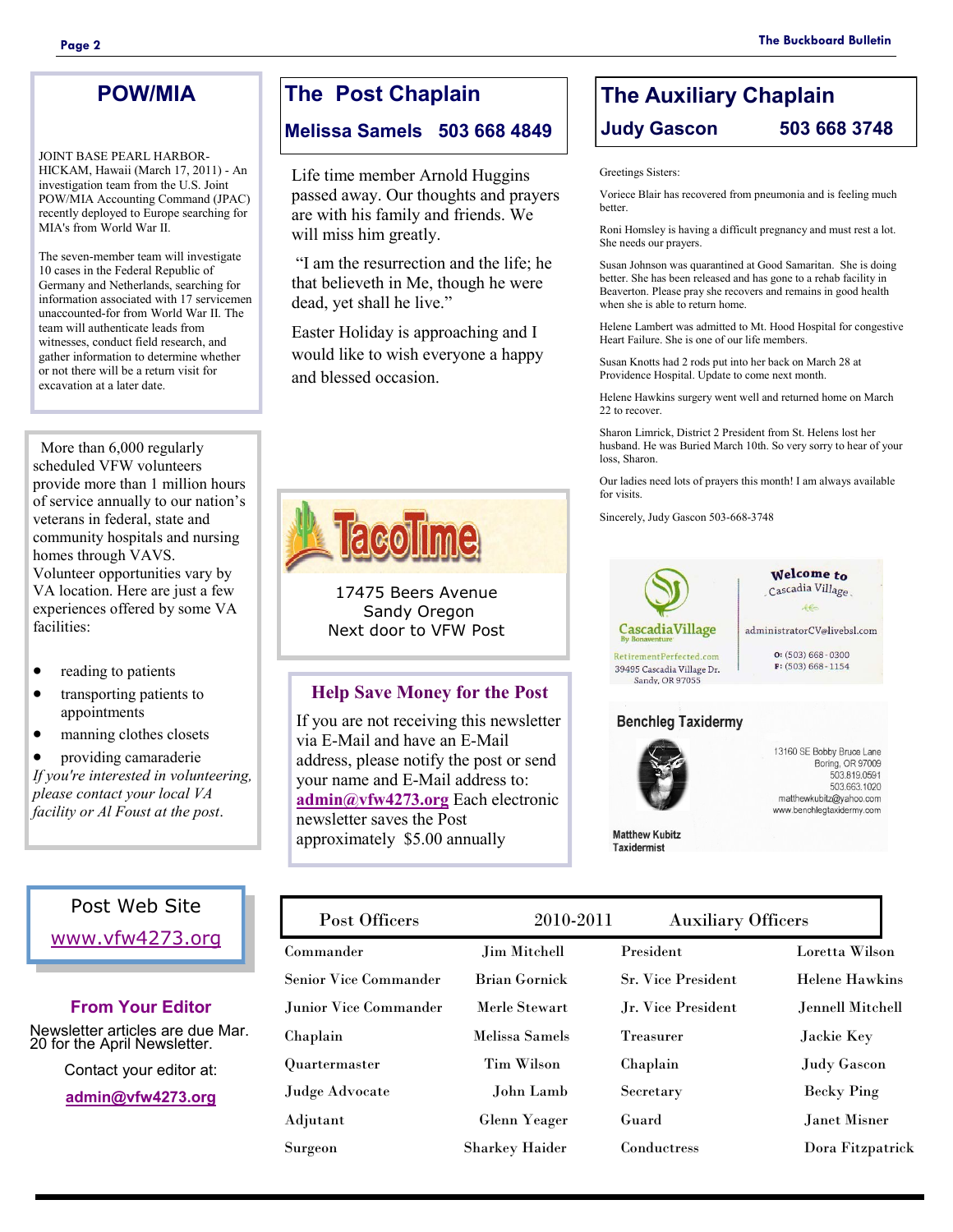#### **ATTENTION SANDY AUXILIARY LIFE MEMBERS**

Every year the Sandy Ladies Auxiliary asks their Life Members to donate \$3.00 to our Sunshine Savings Account. The Sunshine Savings Account is used to give grants to our serious ill Auxiliary Sisters. If you have not sent in your \$3.00 for 2011 please do so now. Send your \$3.00 to:

**Sandy Ladies Auxiliary VFW 4273 Jackie Key, Treasurer PO Box 1262 Sandy, OR 97055-1262**

2011 Buddy Poppy Update:

We had a committee meeting Friday the  $18<sup>th</sup>$ . Loretta and Jennell from the Ladies Auxiliary, Matt from the Men's Auxiliary, Commander Jim Mitchell and I attended the meeting. Thanks to all.

We now have the dates and times set for the different stores for the POPPY DRIVE .

*FRED MEYER OF SANDY: MAY 21ST, 22ND, 27TH-, -28TH and 29TH SAFEWAY OF SANDY: May 28th and 29th*

*BI-MART OF SANDY: MAY 17th and 22nd*

*DAMASCUS- BI-MART and SAFEWAY: MAY 14TH and 15TH*

All times will be 9:00 to 6:00 in three hour shifts. The only difference will be at the Bi-Mart store in Damascus; they do not open until 10:00 on Sundays.

So as you can see we have lots of dates and times and need volunteers to cover them. We are hoping for everyone to volunteer and make it a successful POPPY DRIVE.

Be looking for the sign-up sheets located in the canteen in the next few weeks.

The next POPPY meeting will be April  $15<sup>th</sup>$  at 6:00 in the Canteen. All are welcome and so are your ideas and help with setting up the POPPY cans, banners and posters.

Poppy Chairman-Jr. Vice-Commander

Merle Stewart

#### **Cancer Aid & Research**

 I want to thank my workers, Jean Bettencourt, Betty & Matt Haider,Tim Wilson, Nancy Davis, Wanda Michaels, Karen Taylor, Ronie Homsley, Bonnie Hershberger, Jackie Key, & DanVaughan.

I would also like to thank everyone that came and participated in our fund raisers for Cancer. We took in \$194.00 at Breakfast, \$154.50 at Bingo, \$15.00 on sales of Pink Items, \$57.00 on 50-50 Drawing for a total of \$420.50 THANK YOU EVERYONE. Dennis was the big winner of the 50-50 Drawing WAY TO GO DENNIS. We had total of 156 miles & 34 hours. I will have a Grand Total of everything we've done for this calendar year in next newsletter. I appreciate all the support everyone has given me this year in raising money for CANCER AID & RESEARCH

Voriece, Cancer Chairman



#### **USO Operation Phone Home**

Established in 2003, USO Operation Phone Home delivers prepaid international phone cards to deployed troops free of charge. The phone cards are distributed through USO centers overseas and most often or delivered directly to military units abroad. As deployments increase and the needs of the military change, the USO has developed a private telephone network (PTN), available in USO centers throughout Southwest Asia.

The phone cards and PTN are ways deployed troops can stay connected with their family. One hundred percent of the money raised for the USO Operation Phone Home program goes to the purchase of phone cards and operation of the PTN.

Visit [USO.ORG](http://www.uso.org/uso-operation-phone-home.aspx) for more information